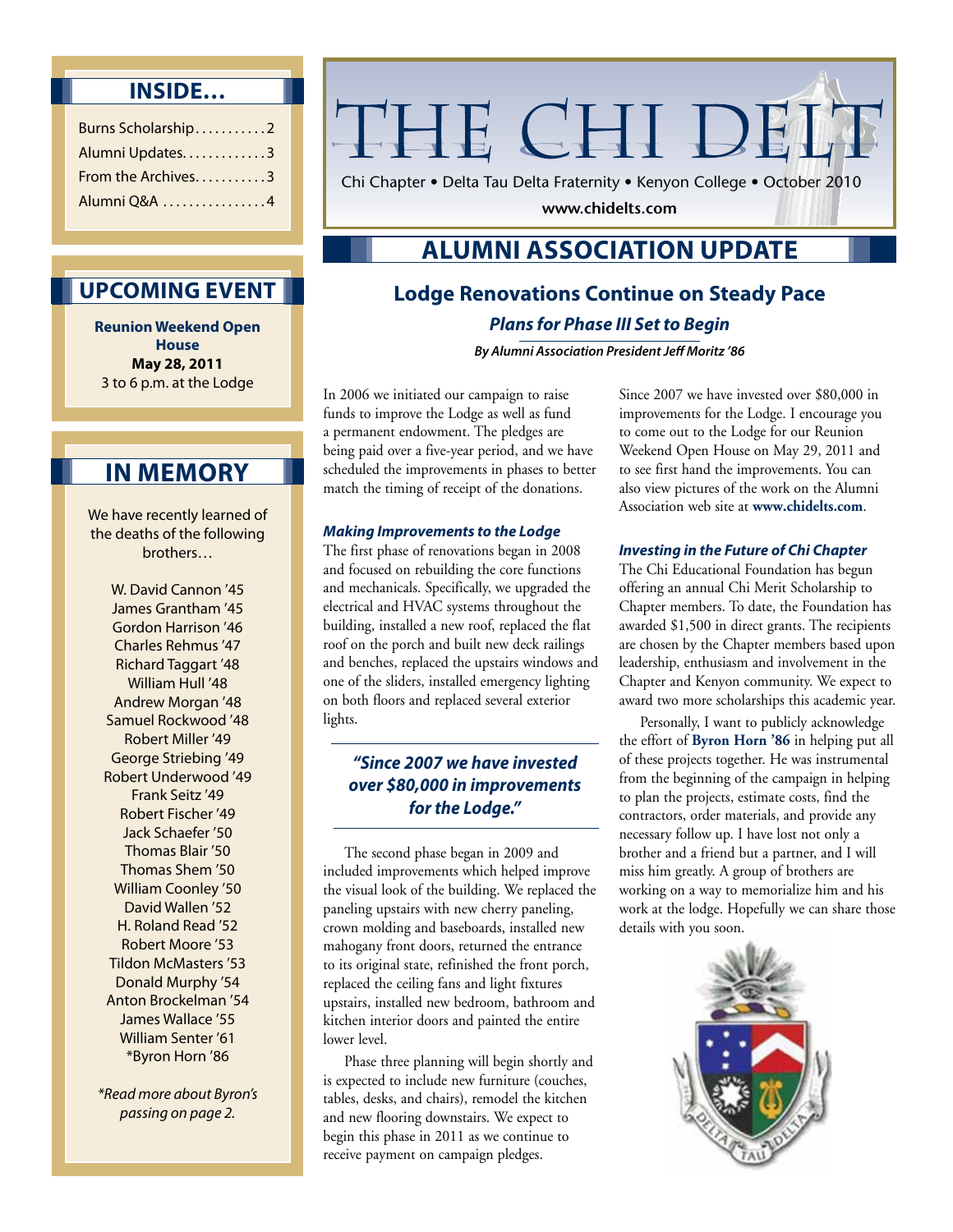## **Chapter Officers**

**President**  James Beckett

**Vice President**  Collin Ohning

**Treasurer**  Zurab Margvelashviliz

> **Career Chair** James Martin

**Community Service** Zachary Moore

**Recording Secretary** Blake Preston

**Corresponding Secretary** Uki Vasiljevik

> **Academic** Daniel Rooker

**Pledge Educators**  Mike Bandrowski & Dal Burton

> **Guide**  David Lazarus

# **Campus News**

## **Robert D. Burns Scholarship Fund Established** *Award to Benefit Undergraduate Members of DTD*

An endowed scholarship fund has been established at Kenyon College by the alumni of Chi Chapter in honor of long-time Chi Chapter faculty adviser **Robert Burns '51**. The award, to be presented annually, will be given to members in good standing of Delta Tau Delta Fraternity based on financial need.

Secondary criteria will also include academic achievement, service to Chi Chapter and the Kenyon Community, leadership and character.

The fund will be administered by Kenyon College as part of its overall endowment fund. To contribute to this fund, please call Sarah Kharl of the College Relations Office at 740-427-5154.



# **In Memory**

**Byron Horn '86** passed away on July 22, 2010 after a brief illness.

Byron served as Chapter President and Seargent-at-Arms during his time at Kenyon. As a student, Byron designed, built and installed the DTD letters that grace the front of the building. As an alumnus, he took an active

> interest in the Lodge and devoted countless hours on improving the facility. There is not a single room that Byron did not materially impact with his handiwork. In 2000, he led a team of alumni and undergraduates



*Byron Horn '86*

on a two day major renovation project. Most recently, he chaired the building committee of the Securing Our Future capital campaign. In the past three years he personally oversaw the installation of a new roof, new back porch, new windows, new sliding doors. He also updated the entire electric system, improved HVAC system, stuccoed the chimney and new front doors and most recently, installed a new wood paneling upstairs.

Byron's work and dedication to the Lodge was unparalleled. Let us each remember his dedication every time we step through those beautiful front doors.

*See a list of our other brothers who recently passed on page 1.*

## **Reflections on the Class of 2010**

*By Bob Burns '51, Chapter Advisor Emeritus*

On the commencement stage I sat next to **Jim Parker '81**, now a Kenyon Trustee. One by one the graduates marched in front of us to receive their degrees. What an impressive Class it was for Delta Tau Delta. The top grade point and valedictorian for the Kenyon College Class of 2010 was former Chapter President **Ben Kester**. Ben graduated summa cum laude with Highest Honors in Chemistry and Physics. We had two more Delts graduating magna cum laude, **Greg Rosenbaum** and **Pengyu Zhao**. Jim Parker's son McNeil also graduated magna cum laude, and Jim was

able to present his diploma. In addition, two more Delts, **Peter Johnson** and **Will VandenBerg**, graduated cum laude. Peter received High Honors in Physics. Will's picture appeared in the Mount Vernon News for his Tennis Championship and was named an Intercollegiate Tennis Association Scholar Athlete.

The summer issue of RAINBOW featured four Chi Delts in full color being honored for their swimming records. Three of those four were graduates: **Kegan Borland**, **David Lazarus**, **Blair Withington** (**Mike Mpitsos** graduates

next year). Both Kegan and David served as co-captains of the NCAA D-III champions.

We were quite an international Class, representing France, China, New Zealand and Bulgaria. **Dal Burton**, **Nathan Silver**, **Mike Bandrowski**, **Charlie Halsted** and **Milen Zozarov** contributed over and beyond the call of duty to our program. I should also mention **Andy Katz's '81** son graduated. Quite a remarkable year I'd say, and I know many of you are also very proud of this year's graduates.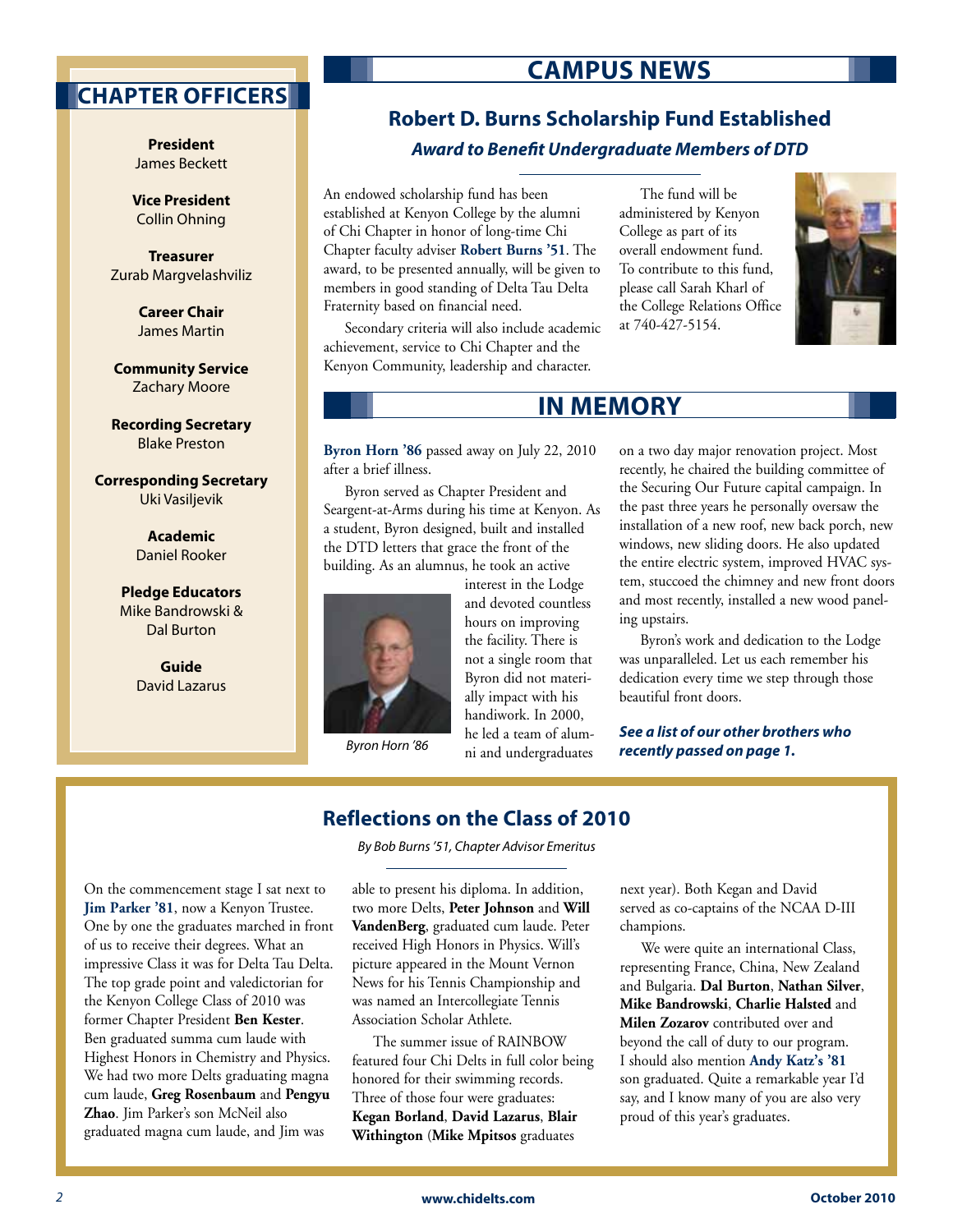# **Campus News**

### **Delts Lead Swim Team to 31st Championship**

Kenyon won its 31st consecutive D-III national championship as six Delts earned All-American honors. Co-captain **David Lazarus '10** won the D-III 100-yard breaststroke title (54:70) and was on the winning 400 medley relay. He placed third in both the 100 breaststroke and 200 IM. Co-captain **Kegan Borland '10** was on the championship 800 freestyle relay, placed second in the 1,650 freestyle and ranked seventh in the 500 freestyle. Co-captain **Blair Withington '10**

was on the winning 400 freestyle and medley relay teams, placed second in the 200IM and was fourth in the 100 butterfly. **Mike Mpitsos** was part of three championship relays: 200 freestyle, 200 medley and 400 medley. He had fifth place finishes in the 100 backstroke and 100 butterfly.

Swimming for Kenyon on two first place relays (200 freestyle, 200 medley) was **Collin Ohning**, who also placed sixth in the 100 breaststroke. The sixth Delt All-American

was **Blake Preston**, who was on the winning 800 freestyle relay and placed sixth in the 200 freestyle.

Prominent in the NCAC Conference meet (where Kenyon placed second) were Borland, Withington, Mpitsos and Lazarus. Also doing well were **James Martin** (fifth in the 100 freestyle) and **Jon Rooker** (fifth in the 100 backstroke).

## **Alumni Updates**

# **'00s**

#### **Paul Gunther '06**

(2130 Stockton St., Apt. 112, San Francisco, CA 94133; pmgunther@gmail.com) I recently accepted a position as director of development, department of medicine at UCSF. The move from D.C. to San Francisco has been an interesting one, and it would be great to connect with other Chi alums in the area.

In addition, if anyone is interested in networking with other Delts, The Delta

Tau Delta group on LinkedIn has a very active conversation going on the topic. We have created a google excel document that anyone who has the URL can edit. I have included the URL below — please share any information you would like by typing this URL in your browser:

https://spreadsheets.google.com/ccc?key=0AsP ixPeiSQy8dEpQZHh6QWdReFY2M2YwY0h RdVVBM3c&hl=en&authkey=CKSF3\_sI

Up to 50 people can be using and editing the document at any time, and it will NOT appear in Google searches. Once everyone has entered their information, you will be able to filter it, or search for key words to easily find brothers you would like to connect with.

I hope this is helpful in some small way and look forward to your feedback.

*Share your news and updates online at www.chidelts.com!*

# **From the Archives**

Love old photos? So do we! That's why we need your help to preserve the best moments in our history that have been captured on film!

Share the best pictures from your era at **www.chidelts.com**, or email them to content@ affinityconnection.com.

**In this photo: Dick Shori '60** and **Mark Powdermaker '60** in the late 1950s. Find more of Mark's photo submissions on our web site.